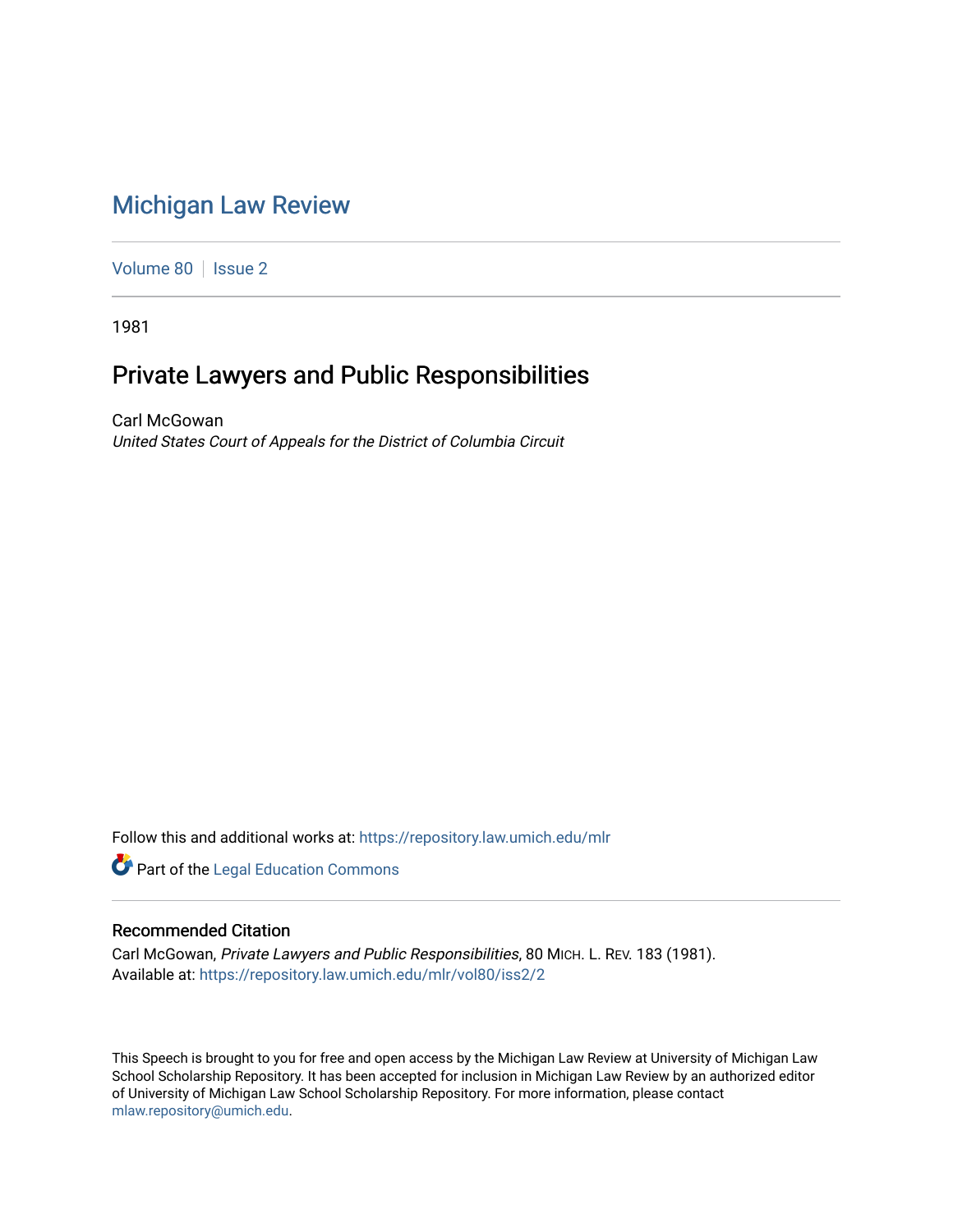### **PRIVATE LAWYERS AND PUBLIC RESPONSIBILITIES**

#### *Carl McGowan\**

A half-century ago when this Law Quadrangle was conceived and constructed, it was surely an act of faith on the part of its wise and generous donor. So it was also of this University which undertook the challenge to make of his vision a reality — to provide, in the most magnificent plant for legal education this country has ever seen, instruction in the law and constant refinement of its ideals worthy of the most rigorous traditions of the higher learning.

It was a time when our national confidence was sorely shaken by a.shattering economic collapse which opened up dismaying fissures of doubt as to what shape the social and legal organization of our society might take in the future. For those in positions of responsibility on this campus, there must have been serious uncertainties about the nature and purposes of the legal education to be purveyed in the new facility and, indeed, whether law itself as it had previously existed would play as significant a role in any new system of governance that might emerge from the widespread frustrations of popular expectations then visible on all sides.

For quite different reasons, the addition to the Law Quadrangle at this point in time of an impressive new library is itself a similar act of faith. When, some fifty years ago, the Sterling Memorial Library at Yale was being built, the Yale librarian of that era was discomfited by the attention seemingly being paid the new building to the exclusion of all else. It is said that he wished to put a sign over the front door reading: "This isn't the library. It is inside."

His primary concern at that time was obviously about the breadth and variety and completeness of the collections of books to be housed within the new walls. Today, bombarded as we are on all sides by the breath-taking claims being made for the unfolding information revolution, the concern must be with whether there will be any books inside, or only computer terminals, television screens, and electronic print-outs.

For one who, like myself, has always associated the acquisition of

<sup>,.</sup> Senior Judge, United States Court of Appeals for the District of Columbia Circuit. This publication is the reprint of a speech delivered by Judge McGowan at the Dedication of the Law Library Addition in Ann Arbor on October 31, 1981. - Ed.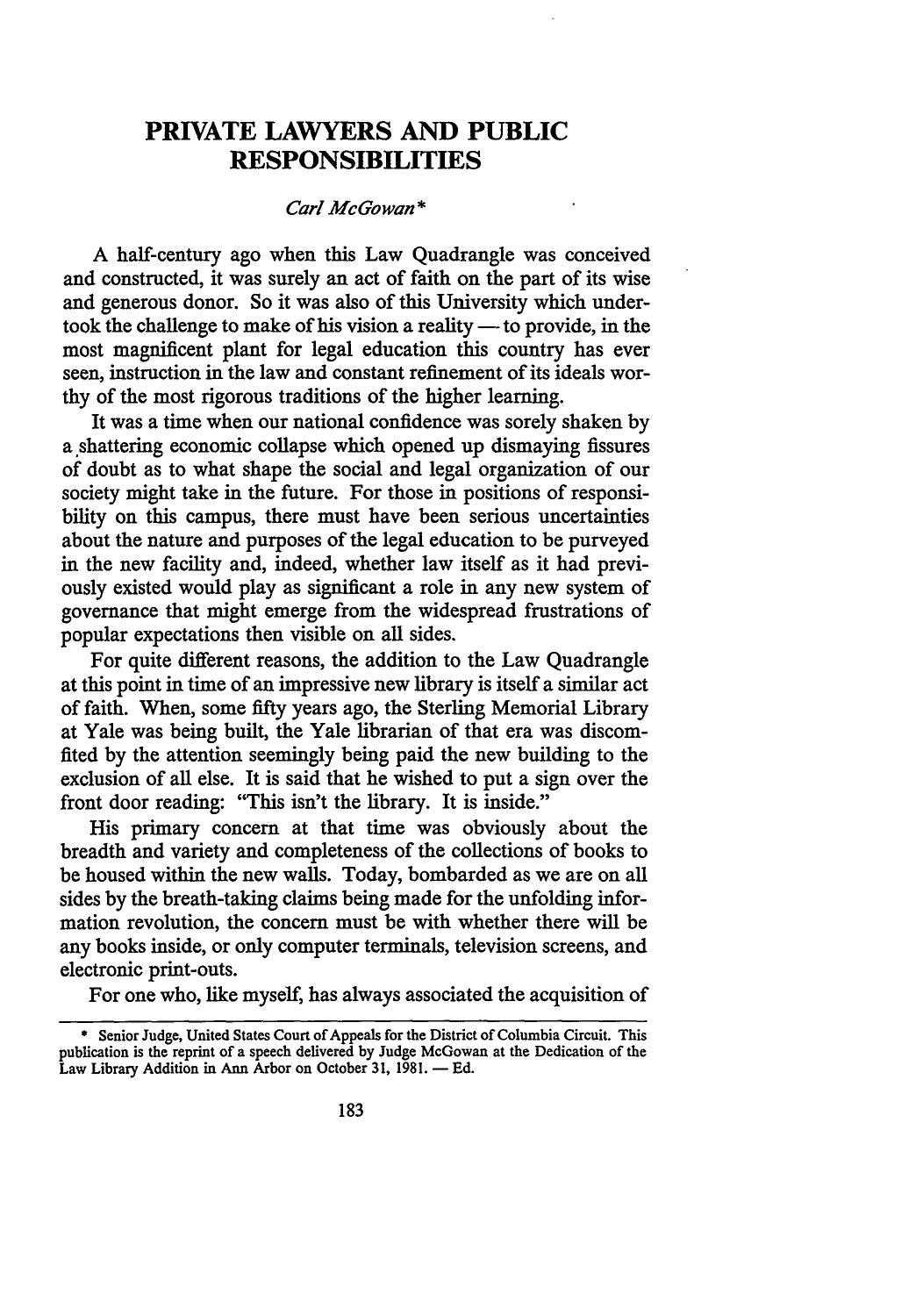knowledge with the solitary student, reading and rereading the book he has taken from a library shelf, there is always the recollection of what Erasmus, visiting the sixteenth-century centers of learning, said of his stay in Oxford:

It is wonderful what a harvest of old volumes is flourishing here on every side; there is so much of erudition, not common and trivial, but recondite, accurate and ancient, both Greek and Latin, that I should not wish to visit Italy, except for the gratification of travelling.

It is thus somewhat disconcerting to me to read in the current annual report of a large American communications company that for the future "Ours is the business of information handling, the knowledge business," or a recent news story in the London *Economist* that a Dutch electronics company, thanks to the phenomenally expanding capacity of the silicon chip, within two years expects to sell, at a comparatively modest price, a computer that can store and instantly retrieve all of the information contained in the Library of Congress.

Putting to one side the question of whether the spread of information can always and invariably be equated with a growth in knowledge, it may well be, of course, that scientific developments of this nature will prove to be a useful enlargement of the resources of university libraries as we have known them, and not a substitute. For reassurance on this score, I have recently taken counsel with a distinguished scientist, and a great humanist as well, who has been working at the heart of the new technological developments in information handling, and also with a scholarly library expert whose job it is to provide advice and assistance to libraries faced with what he characterizes as both the opportunities and the dangers presented by the new technologies.

The general message from both, however, encourages me to believe that the book on the library shelf will continue, as far as the eye can see, to be an essential feature of the university library, although certain kinds of information may perhaps more effectively be stored in other forms. As is usual in times of change, it appears that what is helpful in the new world will be merged with what has been found to be essential in the old. Certainly I am told that "the new and costly systems, despite strongly made assertions to the contrary, will probably supplement rather than supplant printed books, scholarly journals and research libraries." I have no doubt that the building we dedicate today will house a library which will, to paraphrase one of my informants, "anchor the present" of this Law School to its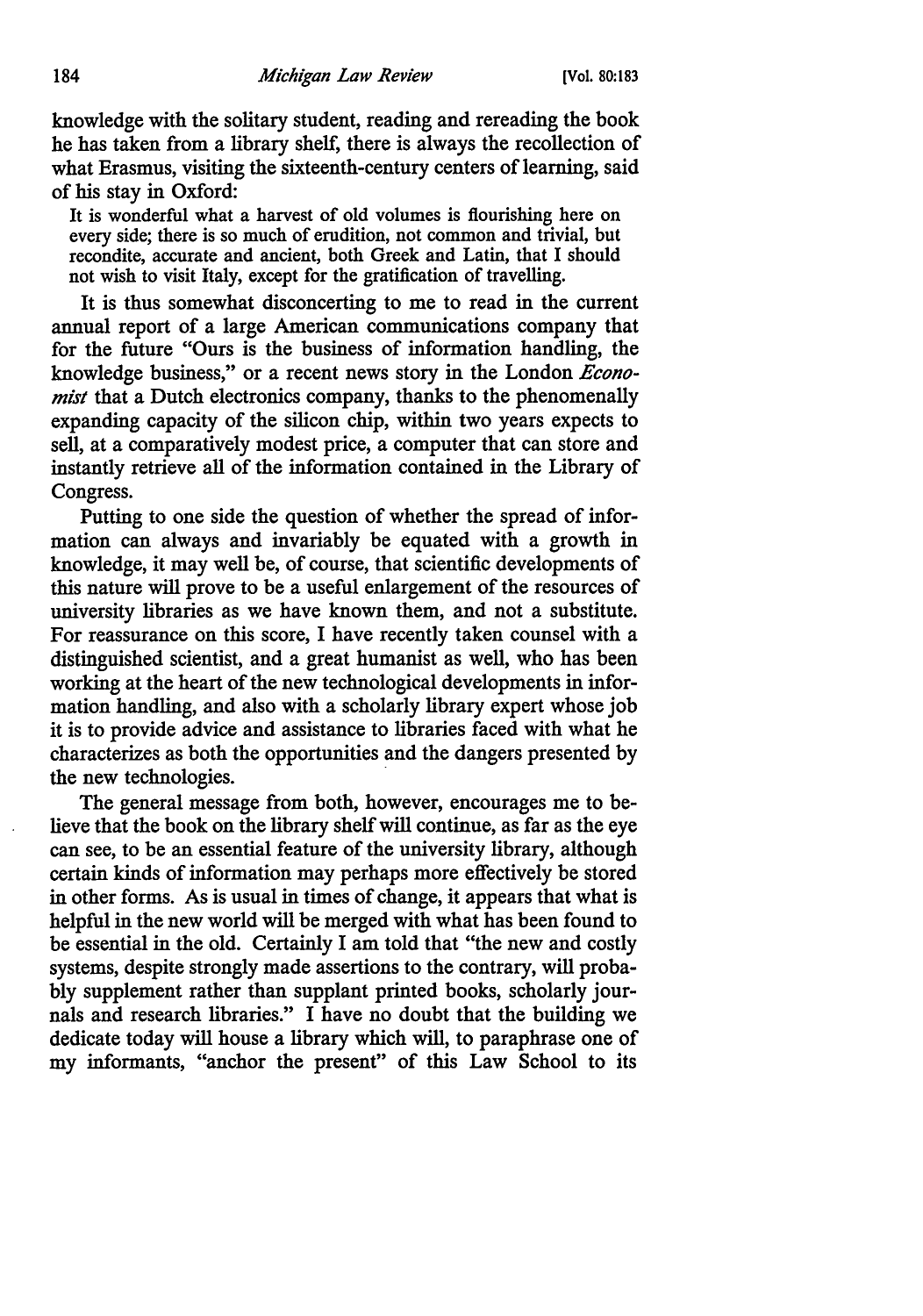"past," and provide the services that will "help fuel its thrusts into the future."

It is, of course, for the Law School itself to determine what it believes should be the nature and objectives of those "thrusts." A major event in its history, such as the one being recognized today, inevitably initiates a period of self-searching and reflection on this score. When the Law Quadrangle itself was first dedicated in June of 1934, the speaker on that occasion had no doubt as to what he thought was the most urgent item of business to which the university law schools should tum their attention. It was the restoration and strengthening of what he termed "the public influence of the bar."

It was Justice Harlan Fiske Stone's submission to that audience that there had been a serious decline in the leadership role of the private bar in public affairs, and that the consequences of that deterioration were peculiarly severe in the crisis condition of the economy then obtaining. A Wall Street lawyer himself, both early in life and for a period following upon his academic career prior to his being summoned to public office in Washington by his Amherst collegemate, Calvin Coolidge, he was especially perturbed by the preoccupation of too many lawyers with the frenzied finance of the late 1920s and their callousness to shocking violations by their clients of the fiduciary principle. He believed that the disclosures of these activities in the congressional investigations following the stock market collapse of 1929 had undermined the confidence of the lay public generally in the members of the bar, and thereby diminished their ability to provide the leadership to a struggling nation for which their abilities and training had qualified them.

Justice Stone ended on a more affirmative note. He thought that, with the university law school teachers taking the lead, both by precept and example, in "discharging the public duties which rest on the profession as a whole," the bar would respond in a manner and to a degree certain to reinvigorate the traditions of an earlier time.

This concept of the academics as the key to the acceptance by the private bar of its public responsibilities was not a new departure for Stone in his dedication address in 1934. As long before as 1928 he had spelled it out in more informal terms in a letter, recently come to light, to Dean Young B. Smith of the Columbia Law School, who had invited Stone's comments on his annual report. Wrote Stone:

I am assuming that where you speak of the public service in law that this includes the private practice of law . . . . That always requires emphasis, especially in a school like Columbia, where attention is be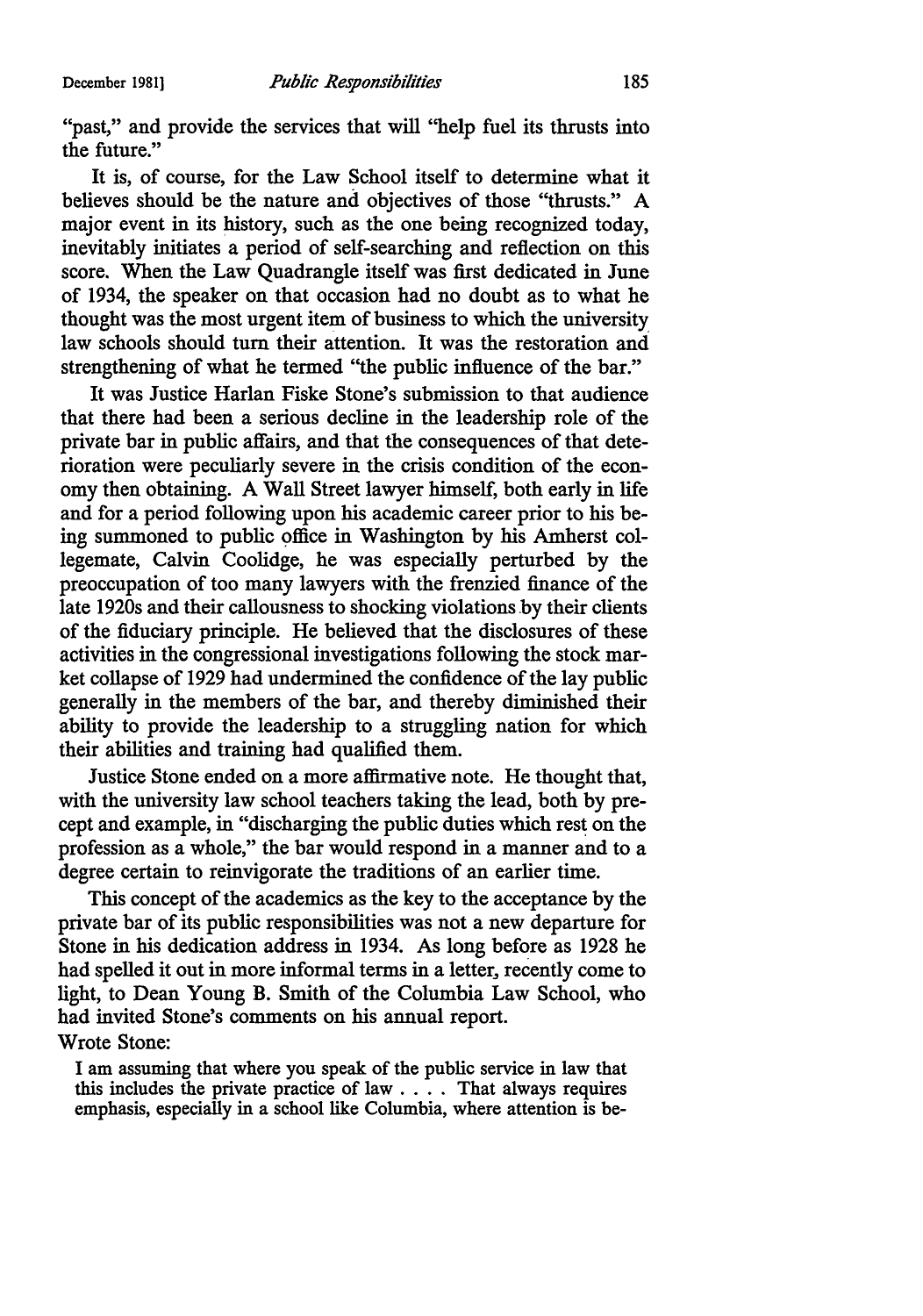ing concentrated on research and more scientific work. Of course, the fact is, all the law in christendom and all the research in it isn't worth a d-, except in so far as it serves its utilitarian purpose of securing social order and justice. It does that only as you train members of the bench and bar. It is because I believe that more scientific study and research make law more useful that I have always been for dealing with law in more scholarly fashion, but the men who are working with you who are not very closely in touch with the bar must be constantly reminded that their whole program comes to nothing if they do not sell it to the bar and get lawyers to take particular advantage of it.

In the longer view, it is very possible that Stone was voicing these concerns about the private bar at the point in our national history when they were most justified. The decade of Al Capone, prohibition, and a runaway stock market was not our finest hour, and law was not the only profession that strayed from its moorings. I like to think that because Stone spoke out as he did on this campus, and because the university law schools picked up the gage he flung down before them, the bar has gone far toward regaining its sensitivity to the public role it cannot escape, and to the responsibilities that accompany its privileges.

That did not happen overnight. I can remember in my early years as a lawyer and law teacher what a futile organization the American Bar Association appeared to be. The newcomers to the bar stayed away from it in droves, although neither did they rush to embrace the National Lawyers Guild which was set up as a counterattraction. The ABA, in the years both before and after World War II, seemed to spend most of its time discussing amendments to the Constitution for such purposes as prohibiting the President from entering into executive agreements with foreign nations, and limiting the federal income tax to a maximum rate of twenty-five percent.

This was all dramatically changed some years ago when a veritable handful of ABA members of unimpeachable professional abilities decided to make a conscious effort, working from within and through the machinery in place, to upgrade the leadership and thereby to change the whole tone of the organization. They succeeded beyond their wildest dreams, and for many years now the ABA has been a useful and effective organization of dramatically increased strength. There is room for disagreement as to whether it always reaches the right answers, but it is generally regarded as addressing the right questions in terms of the public obligations of the legal profession.

When John F. Kennedy became President, he found himself facing a host of difficult problems growing out of the advances in con-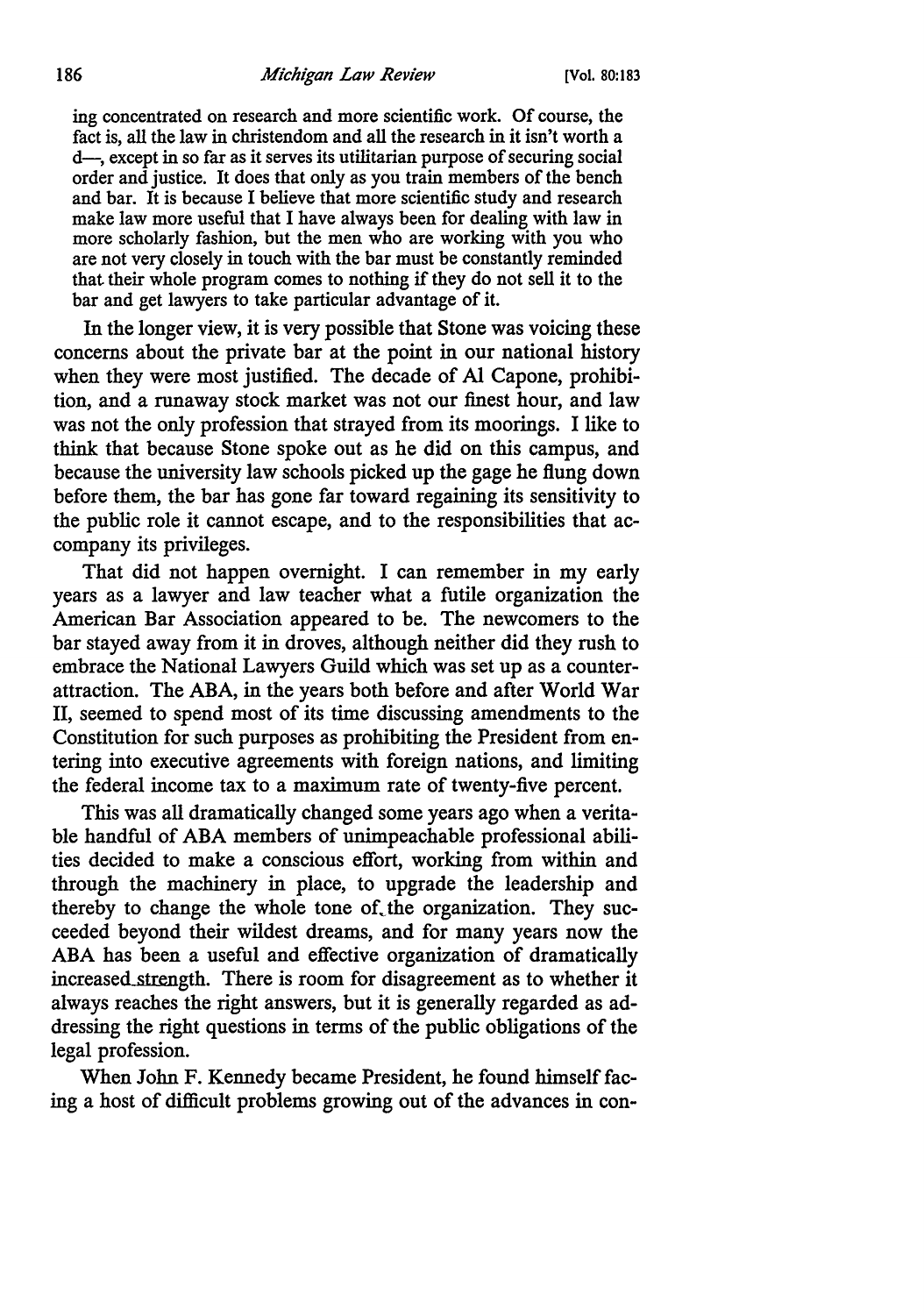stitutional doctrine with respect to racial and other forms of discrimination. He concluded that he was entitled to have the active assistance of the private bar in seeing that the new law of the land was enforced. He invited a group of leaders of the organized bar to the White House, and bluntly told them that he thought they should respond to his call for help. The answer he got was the formation of the Lawyers' Committee for Civil Rights Under Law, which still functions and which, through volunteered time, money, and effort, has secured for many individuals the rights to which the Supreme Court had held they were entitled. This would not have happened in the organized bar of an earlier day, and how Justice Stone would have hailed this assumption by private lawyers of burdensome but vital public responsibilities.

When I first began my judicial service in the District of Columbia, I was amazed at the extent to which the private lawyers of Washington were carrying the load of representing indigents in the many criminal appeals we had at that time prior to D.C. court reorganization. With two and frequently three criminal appeals on the calendar each sitting day, many, indeed if not most, of which involved indigents, the amount of the wholly uncompensated legal representation then required was enormous. We would have patent lawyers and tax lawyers briefing and arguing criminal cases, and doing it very well indeed although they had to work very hard to handle the unfamiliar subject matter.

We began to have some apprehensions as to whether there might be a problem of reverse discrimination in that appellants with no money might be getting better representation than those who had just enough not to qualify for *in forma pauperis* treatment. The subsequent provision of publicly financed defender agencies has eased this load on the private bar, but it was cheerfully and ably carried for a long time, and still is to a considerable degree.

One of the most pressing needs for legal services has been in the civil area. When Congress first appropriated money for neighborhood legal offices, many of the private law offices at their own expense detailed legal associates and secretaries to serve successively for six months or longer in such offices. And a large amount of *pro bono* work in civil matters has been done by the law firms in the past several years.

Congress, of course, finally decided to regularize and stabilize these services by creating and funding a National Legal Services Corporation to which appropriations are made for supporting legal services at the local level. Most people would believe that this has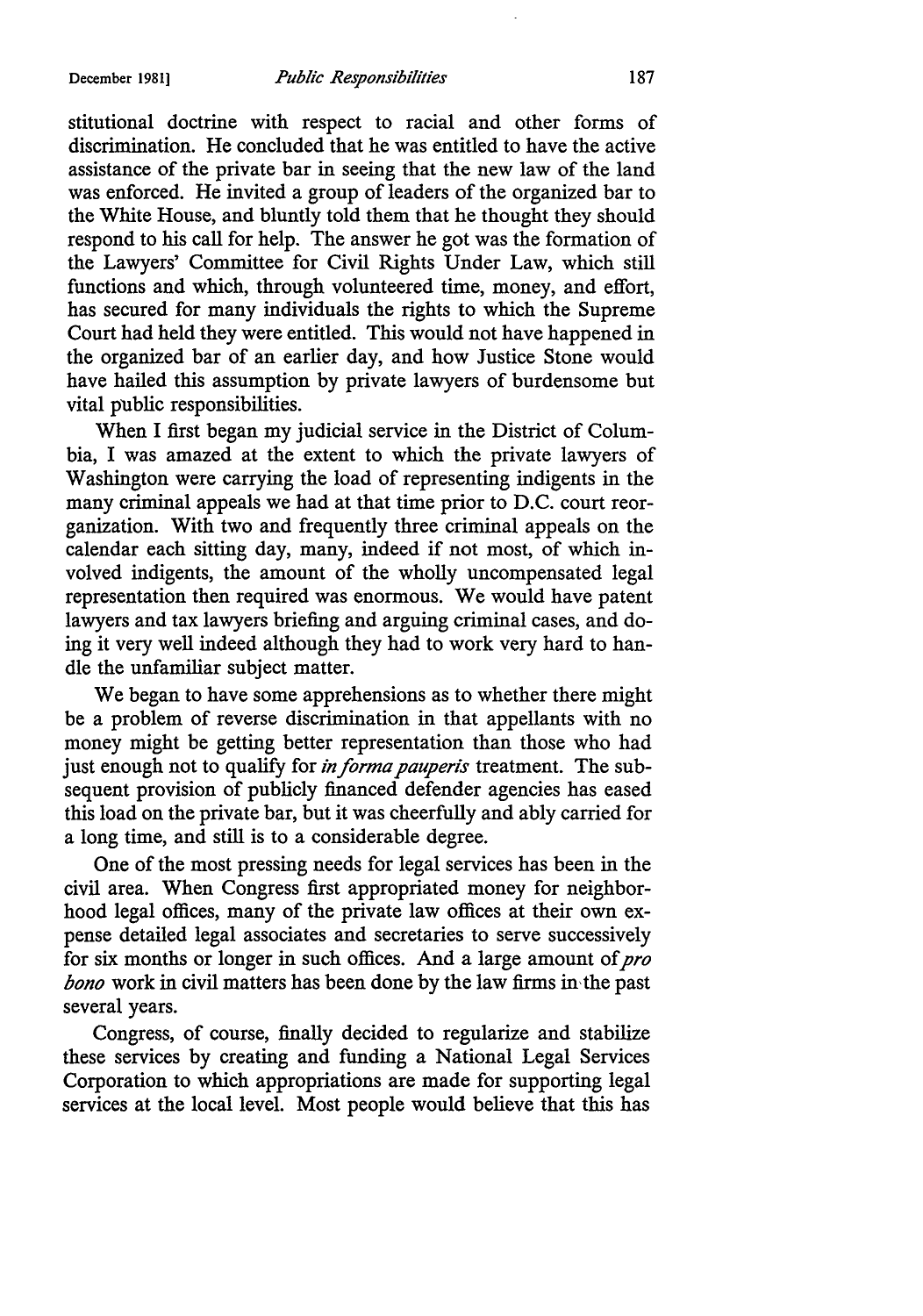proved to be a desirable and efficient way to resolve the pressing problem of access by the poor and untutored to the legal counseling and assistance they need in common with all the rest of us. The organized bar supported this approach strongly, and the ABA in particular has forcefully resisted the suggestions made to Congress that it be either eliminated entirely or subjected to large decreases in funding. Here again it is hard to envisage the ABA of 1934 as casting itself in this role.

Pending at the present time in the Congress are a number of bills which seek to deprive the Supreme Court, or the lower federal courts, of jurisdiction to consider certain specific issues, such as school prayers and busing, abortion, and the all-male draft. As it did when similar steps were sought to be taken twenty years ago by groups hostile to decisions of the Warren Court, the organized bar, led by the ABA, has acted promptly and vigorously to assert their unqualified opposition to the displacement of the Supreme Court as the final interpreter of the Constitution or the prevention of its decisions from being followed and enforced by the lower courts.

Justice Stone, whose court in 1937 successfully weathered the court-packing proposal of Franklin D. Roosevelt with the overwhelming support of the private bar and a little effectively timed self-help by Chief Justice Hughes, would surely regard these responses by the bar as in the great tradition of lawyer leadership on public issues, particularly in areas where their professional knowledge qualifies them to speak with special authority.

Judge Harold Medina, of the Second Circuit, who studied law under Dean Stone in the second decade of this century, has spoken of how interested his teacher invariably was in the ethical problems of counsel which he was quick to identify in the cases being considered in his classes. And certainly it is true that these problems were still heavily on his mind when he said here in 1934 that "The problems to which the machine and the corporation give rise have outstripped the ideology and values of an earlier day. The future demands that we undergo a corresponding moral adjustment."

Sensitive as he invariably was to issues of moral conduct arising in the private practice of law, Stone is reputed to have been very skeptical of the utility of broad general formulations of ethical principles in the form of canons or codes. Thus he would presumably have welcomed the present effort of the ABA to scrap its existing Code of Professional Responsibility and its accompanying  $-$  and confusing — canons, statements of ethical considerations, and disciplinary rules. The jargon of ethical principles is abandoned, and the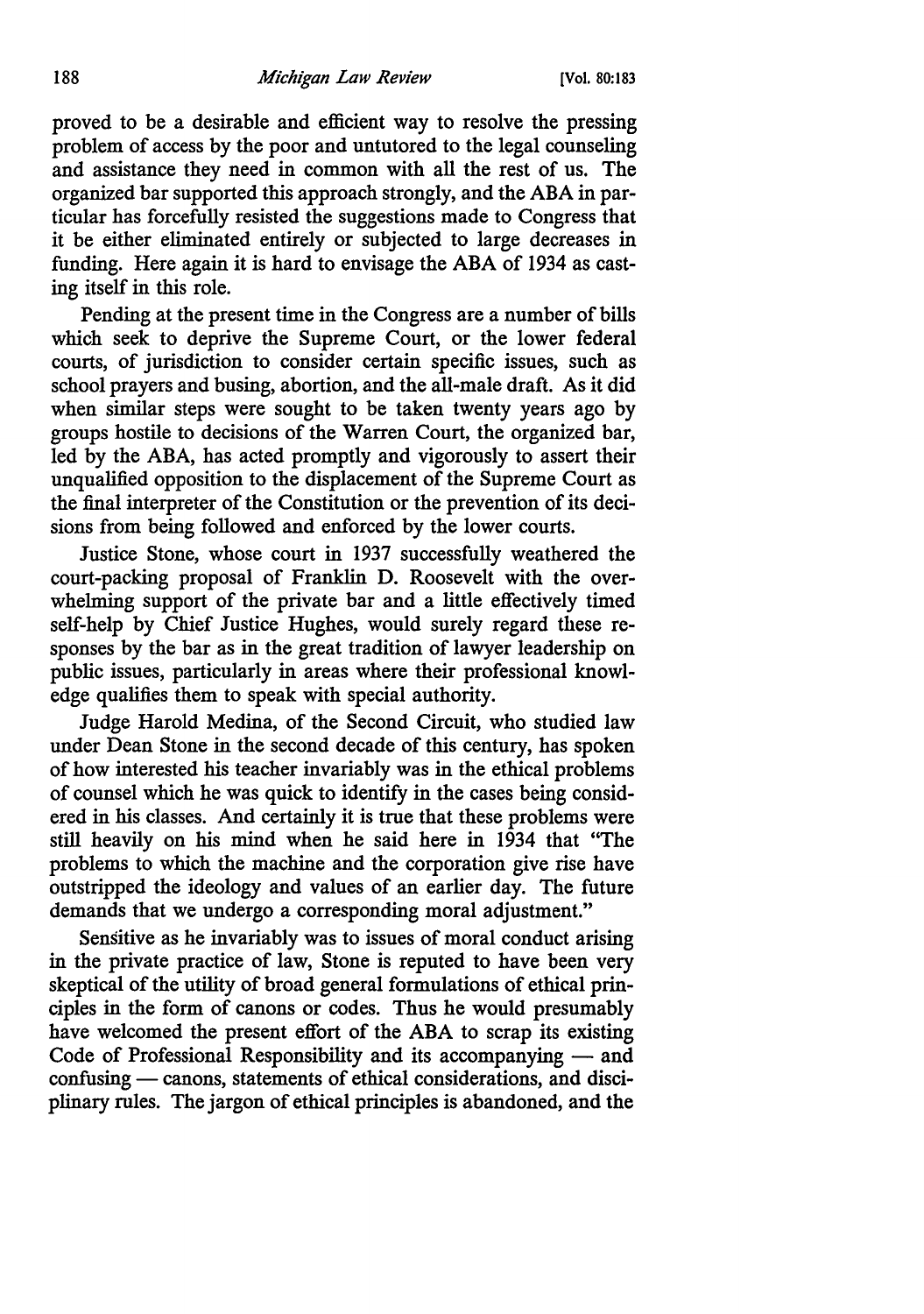proposed Model Rules of Professional Conduct aspire to the precision of statutes declaring and defining rules to be observed in the practice of the law, with disciplinary sanctions to be imposed for noncompliance.

The final draft of the proposed Rules is awaiting final consideration by the ABA House of Delegates next year, but it has set off a prolonged period of intense re-examination by the bar at large of what is right and what is wrong for lawyers to do in advising clients and trying cases. Some of those long-established assumptions have already been demolished by recent Supreme Court decisions, employing both the first amendment and the antitrust laws to strike down minimum fee schedules and restrictions upon lawyer advertising and group legal services. But much more needs to be done, and the proposed Rules represent great strides in that direction.

Professor Geoffrey Hazard, Jr., the Reporter for the ABA Committee having this matter in its charge, has pointed out the extent to which the bar has, in its ethical reflections over the years, been almost exclusively preoccupied with the criminal law and the defense of criminal defendants. In this area it was assumed that the lawyer's first and only duty was to his client, and the same principle somehow managed to project itself as the starting point for ethical guidance in other, and wholly dissimilar, areas of private law practice. But, as Professor Hazard correctly concludes, "[T]he ethical foundation sustaining the narrow function of the criminal defense lawyer simply cannot carry the system of ethics for the whole range of functions that American lawyers now perform." It is upon this premise that the proposed Rules have been founded, and their ultimate adoption will, if achieved, be an important milestone in the coming of age by the private bar in the recognition of its public responsibilities.

This is not to say that there have not been notable acceptances of such responsibilities in the past. When I first came to the bar in New York City as the decade of the 1930s was ending, Wall Street was astounded by the splitting up of one of its major law firms because its head could not countenance the action of one of his partners in incorporating the private yachts of some of his wealthy clients and thereby securing for them income tax deductions then arguably possible under a loophole in the tax laws. And, within the past few years, the Detroit Bar Association asked a prominent Michigan attorney to undertake the *pro bono* representation of the District Court for the Eastern District of Michigan, against which the Attorney General had brought a writ of mandamus. In the United States Supreme Court, the attorney successfully asserted the correctness of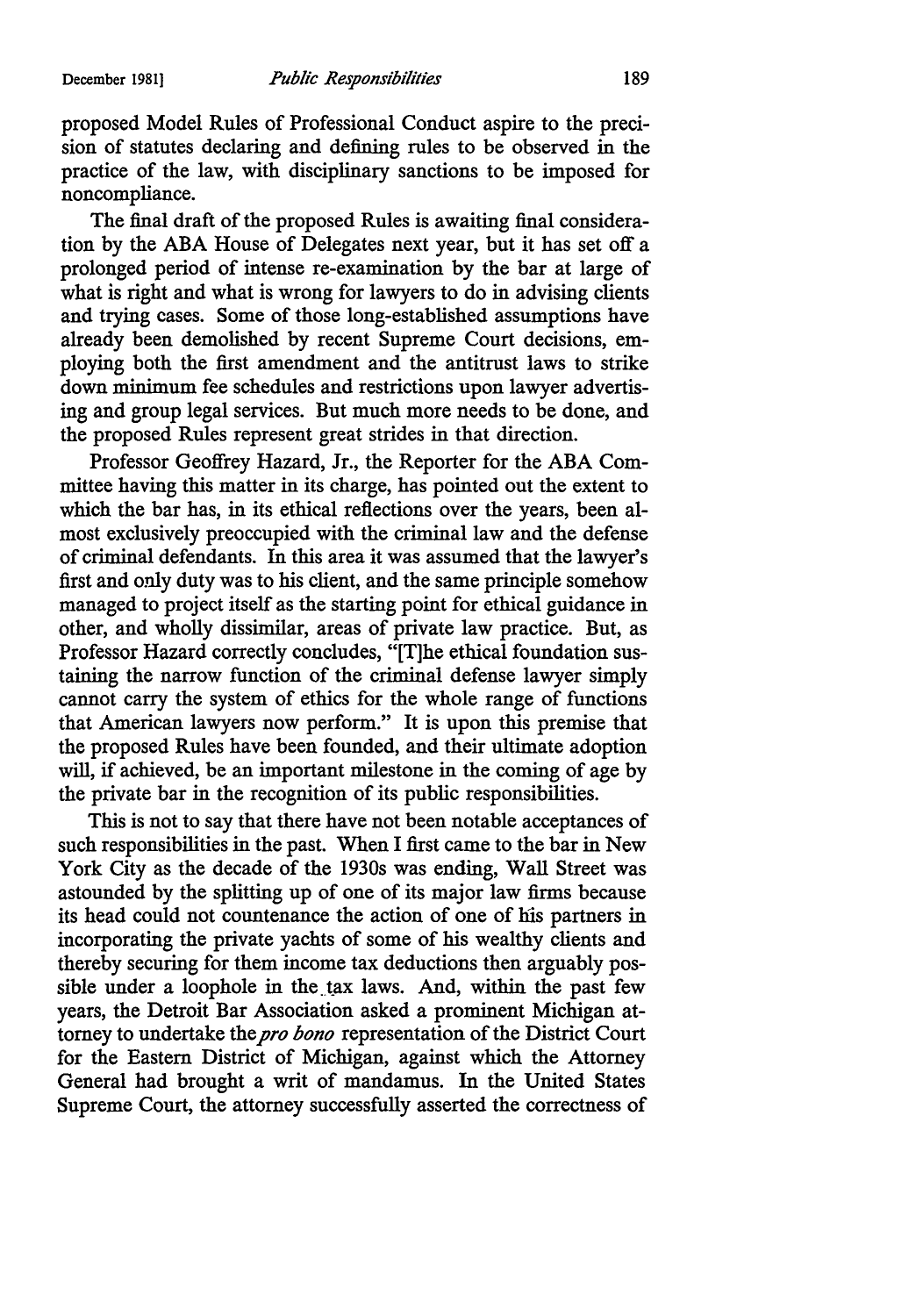the district court's decision invalidating the use of warrantless wiretapping in internal security investigations  $-$  a practice which threatened the constitutionally protected privacy rights of the guilty and innocent alike.

In interviewing applicants for law clerkships, I frequently ask the perhaps not very meaningful question as to what use the applicant anticipates that he or she will make of the legal training when the time comes to settle down for the longer pull. During the days of student unrest a few years back, the answer almost invariably came back: "Well, Judge, I can tell you one thing I'm not going to do, and that is to work for a big law firm and spend my time serving the interests of the big corporations."

My response was to say that perhaps this was too quick a writing off of a career alternative, pointing out that there are broad-gauged lawyers as well as narrow-gauged lawyers, and it is for the individual to make of himself the one or the other. I went on to say that in my time in practice I had seen broad-gauged lawyers who, because of the respect their legal abilities and good judgment had earned for them from their corporate clients, had enormous influence on the business decisions and policies of those clients. Their views on such matters were actively solicited, given great weight, and often prevailed.

This influence extended to areas affecting large numbers of people, both within and without the corporation, in respect of labor relations, nondiscriminatory personnel practices, environmental impacts, social problems of their communities, charitable contributions, full disclosure to their stockholders and their customers, avoidance of restrictive practices, and nongrudging compliance with applicable laws. Indeed, I concluded, I could think of some private lawyers who were, in their quiet and unpublicized way, doing more to bring about advances in areas the applicant was presumably interested in than some of his professed heroes in public office, the academy, or general militancy.

Of course, in the Viet Nam era, this was all greeted by my hearers with a polite reserve eloquently indicating disbelief. But the times have changed, and my latter-day interviewees do not give the automatic answer to my question that was formerly forthcoming. They now exhibit a willingness to be convinced. That willingness, in my judgment, offers both a challenge and an opportunity to a private bar that demonstrates a disposition to be ever mindful of the public responsibilities that are the hallmark of all truly learned professions, and which are peculiarly characteristic of the law. If that challenge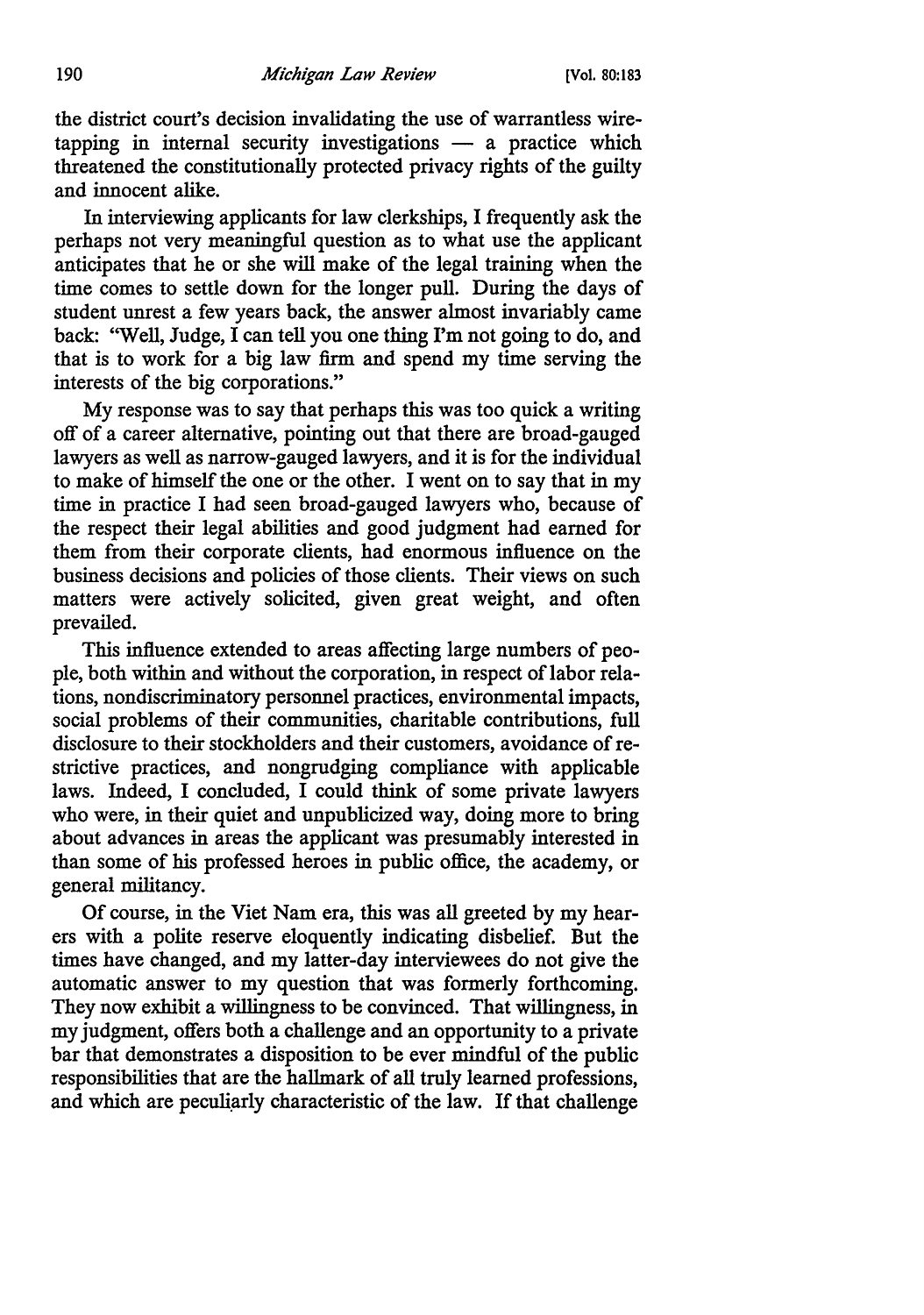is met, and that opportunity fully realized, it will be because the practice of the legal profession is being carried on in the spirit of the same university tradition that embraces the teaching of law at university law schools like this one.

The purposes of a true university have been variously defined. Daniel C. Gilman, when inaugurated as the first president of The John Hopkins University in 1876, included among his hopes that it would be a place of great usefulness in promoting sound ideas of good government. President Eliot of Harvard, greeting the newcomer on that occasion, observed that "universities, wisely directed, store up the intellectual capital of the race, and become fountains of spiritual and moral power."

There has been uniform acceptance of the mission of a university as extending to the identification and espousal of those values that strengthen the social order by endowing it with the quintessential quality of justice. It is the direct relationship of the law to this particular purpose that has brought this and other distinguished law schools within a university framework, with all that that implies in terms of the purity and elevation of educational objectives and their enrichment by ready access to other intellectual disciplines.

There have been of late many expressions of concern about the technical competence of the practicing bar, escalating into the claim that the university law schools in particular have neglected practical instruction in favor of that of a more theoretical nature. I have paid my respects on earlier occasions both to the accuracy of the diagnosis as well as to the efficacy of the remedies proposed, and I do not now pursue that question further than to note that legal competence customarily tends to be defined too narrowly. It is possible for great technical competence to coexist with abysmal ignorance of, or lack of interest in, the larger ends which law seeks to attain.

Of two lawyers of equally high technical competence, one may have that extra dimension of understanding of the purposes of law which makes him sensitive to the requirements of a just and orderly society, and to currents of change. He it is that makes a wise and reliable counselor for harried corporation heads who have learned the hard way how to distinguish the broad- from the narrow-gauged lawyer. The point has been effectively made by Professor Francis Allen, of this faculty, who has recently written:

Concern with values is thus far from being merely of academic interest. On the contrary, it goes to the very essence of technical professional competence. These facts have long been understood by the best legal